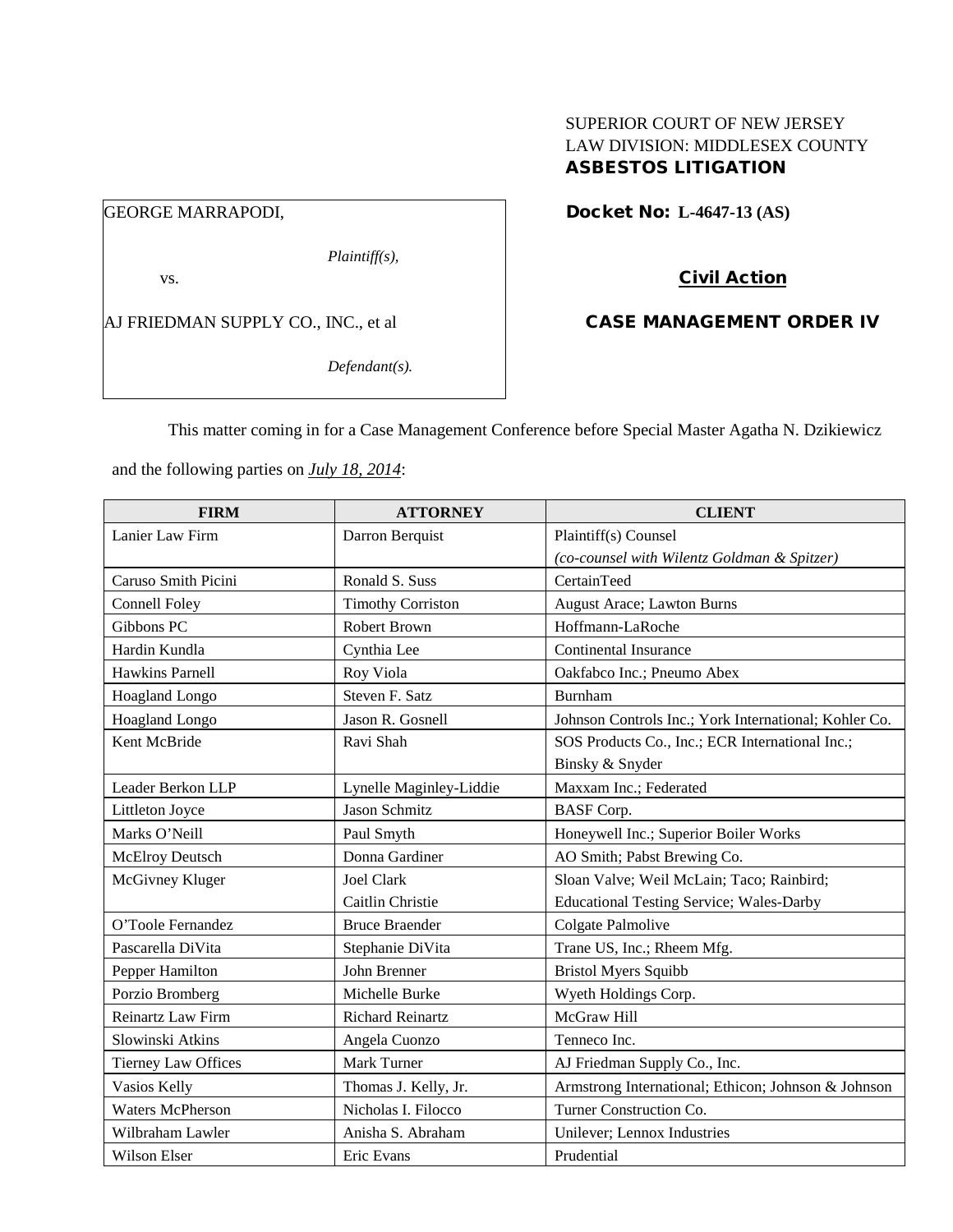IT IS on this **18th** day of **July, 2014** *effective from the conference date;*

ORDERED as follows:

Counsel receiving this Order through computerized electronic medium (E-Mail) shall be deemed by the court to have received a copy of the filed original court document. Any document served pursuant to this Order shall be deemed to be served by mail pursuant to *R*.1:5-2.

### **DISCOVERY**

| September 26, 2014 | Fact discovery, including depositions, shall be completed by this date. Plaintiff's   |
|--------------------|---------------------------------------------------------------------------------------|
|                    | counsel shall contact the Special Master within one week of this deadline if all fact |
|                    | discovery is not completed.                                                           |

October 30, 2014 Depositions of corporate representatives shall be completed by this date.

### **EARLY SETTLEMENT**

- September 24, 2014 The settlement conference previously scheduled on this date is **cancelled**.
- September 26, 2014 Settlement demands shall be served on all counsel and the Special Master by this date.

### **SUMMARY JUDGMENT MOTION PRACTICE**

- November 7, 2014 Summary judgment motions shall be filed no later than this date
- December 5, 2014 Last return date for summary judgment motions.

### **MEDICAL DEFENSE**

October 31, 2014 Defendants shall identify its medical experts and serve medical expert reports, if any, by this date. **In addition, defendants shall notify plaintiff's counsel (as well as all counsel of record) of a joinder in an expert medical defense by this date.**

#### **LIABILITY EXPERT REPORTS**

- October 24, 2014 Plaintiff shall identify its liability experts and serve liability expert reports or a certified expert statement by this date or waive any opportunity to rely on liability expert testimony.
- November 28, 2014 Defendants shall identify its liability experts and serve liability expert reports, if any, by this date or waive any opportunity to rely on liability expert testimony.
- December 5, 2014 Plaintiff shall identify its rebuttal liability experts and serve rebuttal liability expert reports, if any, by this date.

\_\_\_\_\_\_\_\_\_\_\_\_\_\_\_\_\_\_\_\_\_\_\_\_\_\_\_\_\_\_\_\_\_\_\_\_\_\_\_\_\_\_\_\_\_\_\_\_\_\_\_\_\_\_\_\_\_\_\_\_\_\_\_\_\_\_\_\_\_\_\_\_\_\_\_\_\_\_\_\_\_\_\_\_\_\_\_\_\_\_\_\_\_\_\_\_\_\_\_\_\_\_\_\_\_\_\_\_\_\_